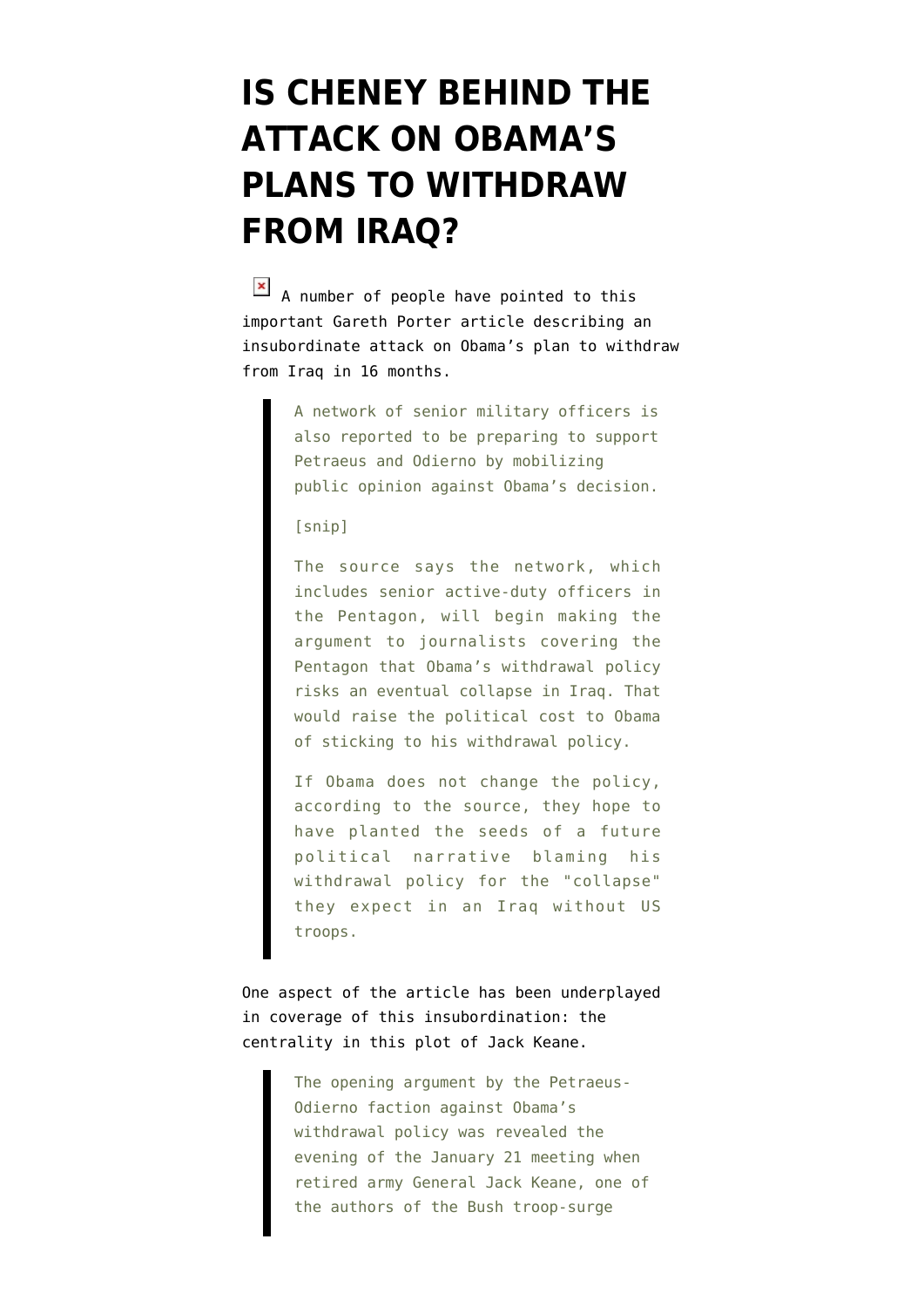policy and a close political ally and mentor of Petraeus, appeared on the "Lehrer News Hour" to comment on Obama's pledge on Iraq combat troop withdrawal.

## [snip]

Keane, the army vice chief of staff from 1999-03, has ties to a network of active and retired four-star army generals, and since Obama's January 21 order on the 16-month withdrawal plan, some of the retired four-star generals in that network have begun discussing a campaign to blame Obama's troop withdrawal from Iraq for the ultimate collapse of the political "stability" that they expect to follow the US withdrawal, according to a military source familiar with the network's plans.

## But what really hasn't gotten enough attention, IMO, are the ties between Keane and Dick Cheney.

Ever since he began working on the troop surge, Keane has been the central figure manipulating policy in order to keep as many US troops in Iraq as possible. It was Keane who got Vice President Dick Cheney to push for Petraeus as top commander in Iraq in late 2006 when the existing commander, General George W. Casey, did not support the troop surge.

Now, as Porter suggests, Keane's role in the surge and his relationship with Cheney is best chronicled in [Woodward's most recent book.](https://www.amazon.com/dp/1416558977?tag=firedoglake-20&camp=0&creative=0&linkCode=as1&creativeASIN=1416558977&adid=01JY829WWK5QPH74DPMF&) As [I](http://firedoglake.com/2008/09/23/fdl-book-salon-welcomes-bob-woodward-author-of-the-war-within/) [have shown,](http://firedoglake.com/2008/09/23/fdl-book-salon-welcomes-bob-woodward-author-of-the-war-within/) that chronicle ignores Cheney's role in the formulation of the Iraq policy. So it presents Keane as getting involved in the surge first in his role as a member of the Defense Policy Board–where he served with a bunch of other Neocons. Woodward then depicts Keane joining the push for the surge at AEI, too, which mysteriously got a bunch of information that even Keane appears to have suspected had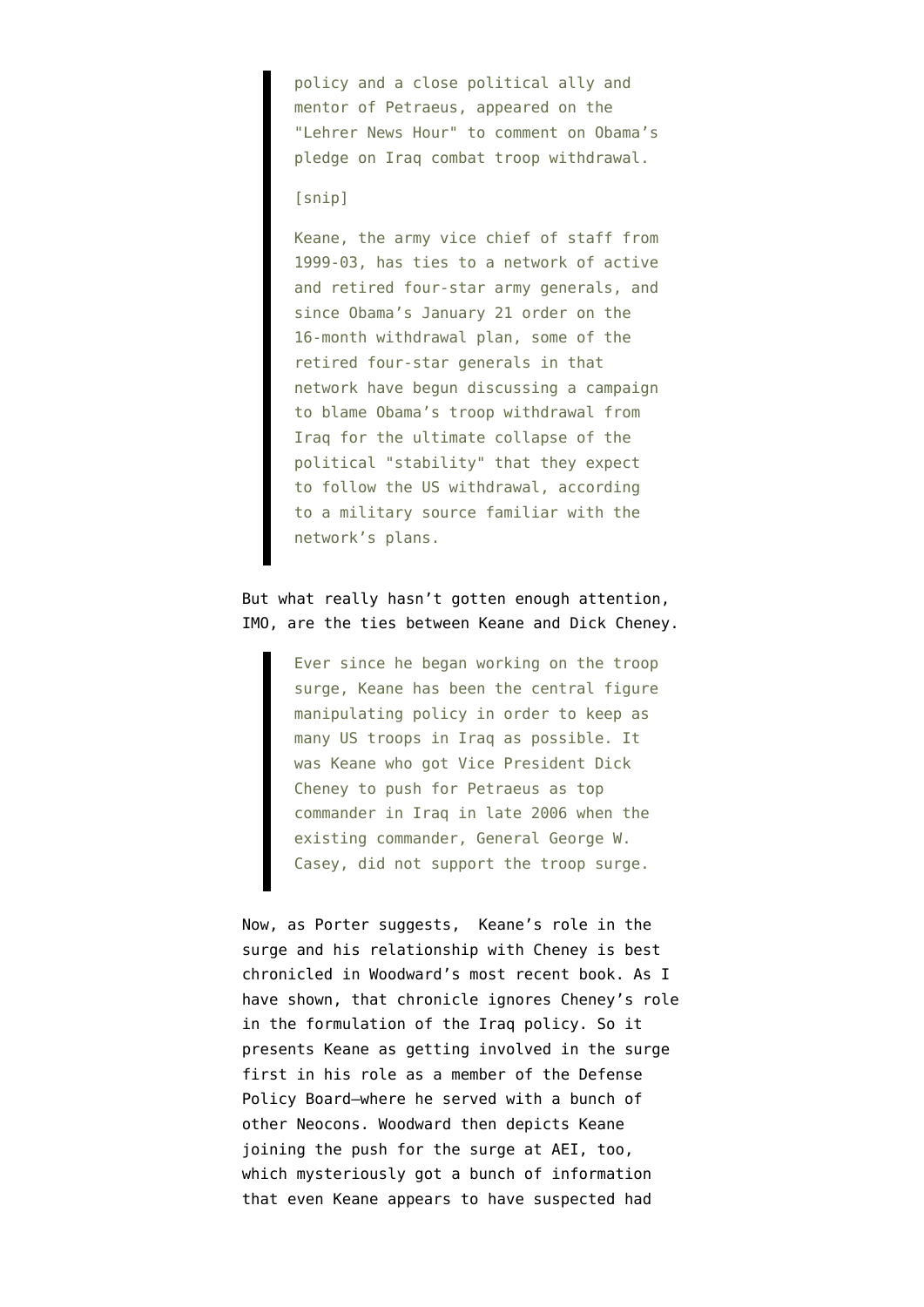been leaked to AEI. And only after three months of involvement (according to Woodward's story), does Keane first brief Cheney and Bush on December 11; this is after Cheney had been [summoned](http://www.washingtonpost.com/wp-dyn/content/article/2006/12/22/AR2006122201474_2.html) to Saudi Arabia and ordered to undercut the Iraq Survey Group report, and after the report itself was released on December 6. Yet suddenly–again, according to Woodward's narrative–Cheney embraced Keane's plan and Keane himself. From that point forward, when Keane wanted to undercut plans at the Pentagon, he had to do no more than call Cheney's then-National Security Advisor, John Hannah, to put words challenging opposing plans into Cheney's mouth. Every time Petraeus wanted to bypass the chain of command, Keane went back-channel though Cheney.

> Keane briefed Vice President Cheney on his trip, establishing a secret backchannel line of communication–Petraeus to Keane to Cheney to Bush–around the chain of command.

And that chain of command Keane and Petraeus were bypassing was often–according to Woodward–Bob Gates, particularly at times when Gates endorsed policies closer to those Obama now espouses, including gradual withdrawal. Cheney also followed Keane's bidding to thwart others–Admiral Fallon, the Joint Chiefs, Condi Rice–perceived to be insufficiently supportive of Petraeus. When Admiral Mullen tried to cut off Keane's clearance to travel to Iraq, Cheney's office reinstated it. And, as recently as April, Keane worked with Cheney in promoting Petraeus to CentCom and replacing him with Odierno, all in the context of trying to tie a Democratic administration to their–Keane's and Cheney's–intransigence in Iraq.

> Let's be frank about what's happening here. We are going to have a new administration. Do we want these policies continued or not? Do we want the best guys in there who were involved